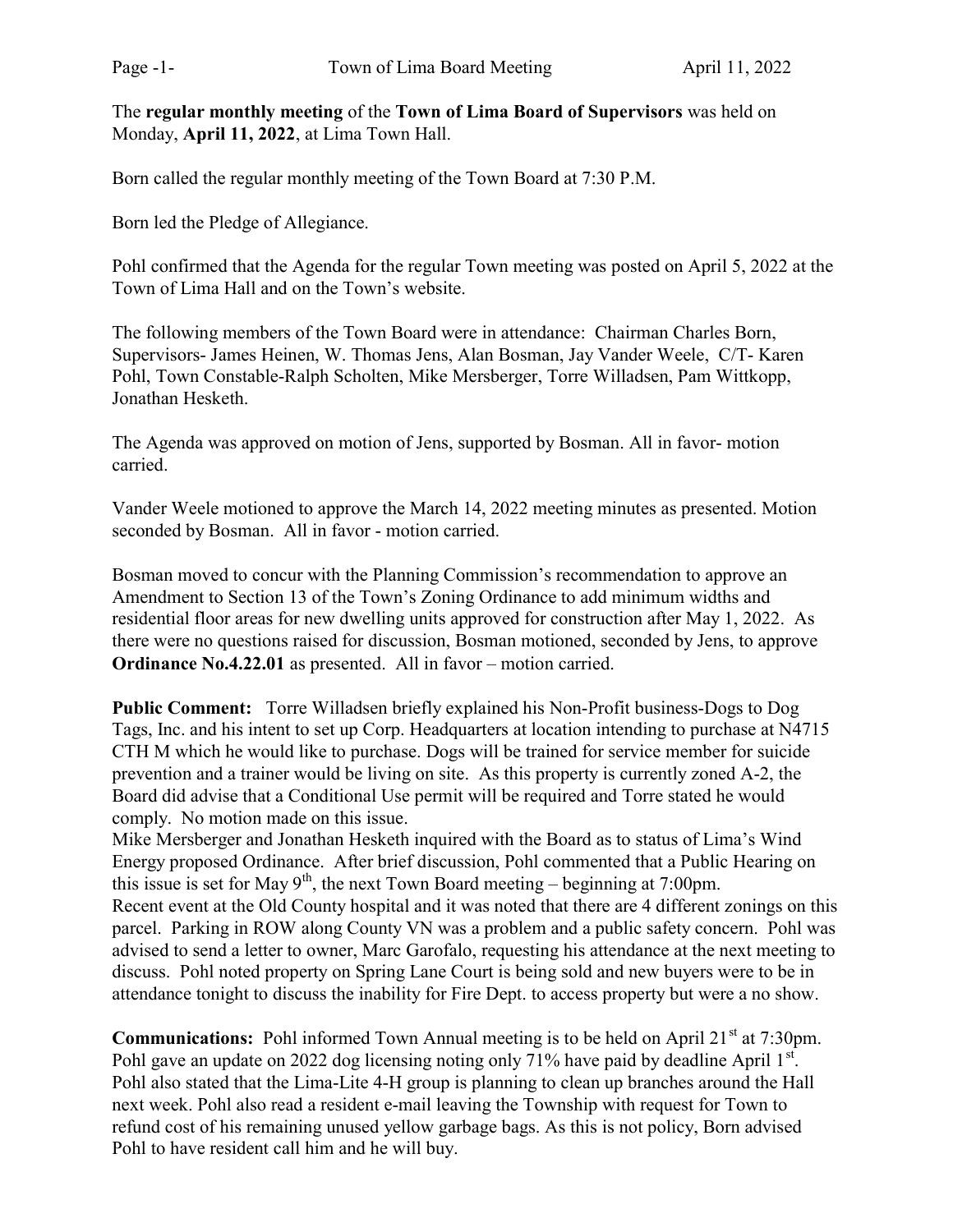Oaths of office to Re-Elected officials for a 2-yr term were administered by Pohl to James Heinen and Jay Vander Weele - Town Board Supervisors.

Heinen made a motion to approve the full security deposit refund to both Town Hall renters: Atkinson, Schilling. Motion seconded by Jens. All in favor – motion carried.

Heinen suggested tabling a vote on Operator License applicant, Olivia Gordan, as she did not submit an application to the Town Clerk. Board agreed to table.

Pohl presented a list obtained from Sheboygan County of 31 residential Holding Tank permit holders that were required to sign Town Agreements. As instructed by Lima's Town Accountant, the depository account of \$4,300 on Lima's Balance sheet will be depleted and moved to allow Agreement cash bond refunds with the remaining funds to be moved to an income account. Bosman motioned to approve the refund of \$100 cash bond to each of the 31 permit holders from Holding Tank Agreements made between 1975-2000. Seconded by Vander Weele. All in favor – motion carried.

Pohl stated the  $1<sup>st</sup>$  Expense for the **American Rescue Plan Act (ARPA)** report is due April 30, 2022. Pohl commented that Lima will be required to report expenses annually until year 2024. Heinen motioned for  $1<sup>st</sup> ARPA$  expense report – to take the standard allowance for 'Revenue Loss'. Seconded by Jens. All in favor – motion carried.

The Board discussed Revenue Loss and use of funds for General Government expenses (ie. Roads, etc.). Board noted that a new roof for the Town Hall does require a Bid process. Heinen explained the Bid process and motioned to request Bids for re-roofing the Town Hall. Motion seconded by Jens. All in favor – motion carried.

Town Road updates/concerns: Born discussed chip sealing Sumac Rd. As this road is in Town of Falls, Lima will receive the invoice, then bill portion to Falls. Born stated County is looking to treat invasive wild parsnips and Bosman commented on the product being used and added more research is needed. Born also noted that the Bridge on W will be worked on, that the 5 Corners project will start at month end, Miley Rd is needing crack filling, and next year a \$18k gravel shoulder project at Holland Lima Rd. Board members will conduct Lima Road checks next week.

Fire Department updates/concerns: Heinen informed having a Fire Partners meeting on the 28<sup>th</sup>. Heinen also presented the last month meeting minutes containing a call sheet reporting 148 incident calls.

Compactor Site updates/concerns: Born stated he was called by Waste Management as to a note requesting to empty compactors when only ½ full. Born declined this request. New Site Attendant, Jesse Sommer was not in attendance but Born briefly explained his relation to Sam Cook. Heinen motioned, seconded by Bosman, to add Jesse Sommer as a new Site Attendant with 60 day probationary period. All in favor – motion carried.

Town Hall updates/concerns: Board noted that the septic should be pumped out. Board also discussed other possible improvements needed.